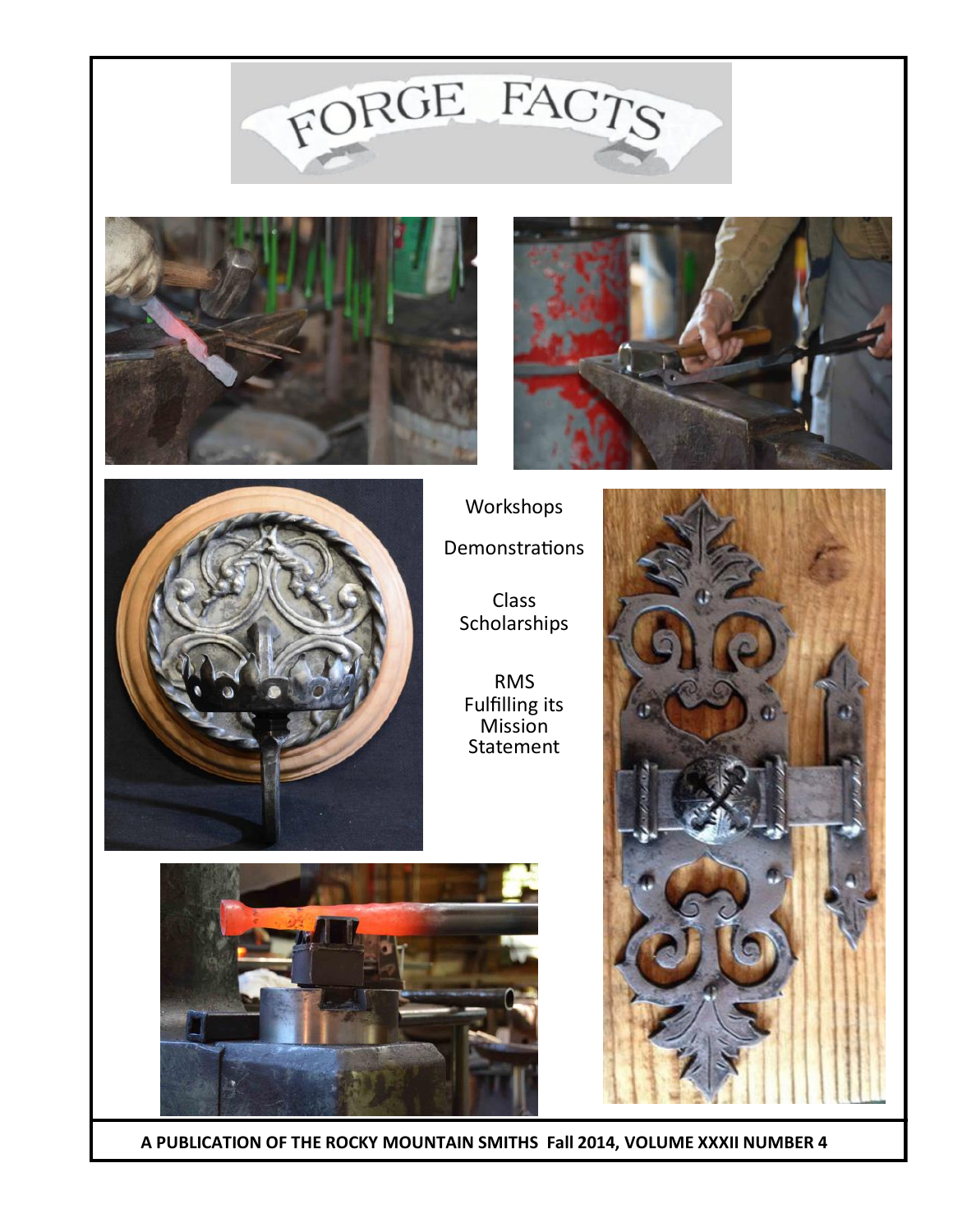## Joe Burleigh Pipe Forging and Platonic Solids Building September 20, 2014 at Roaring Forge LLC

## Carbondale, CO



There are five smiths currently at the Roaring Forge LLC: Joe Burleigh, John Hoffmann, Ken Riley, Tom Semborski, and Jim Mason.

Part 1: Pipe Forging



Everything about this demonstration was good. A beautiful drive up, Mt. Sopris was looking as good as ever, with a touch of yellow on its slope, and the demonstration was excellent.



Joe started out by showing us how he makes a table leg out of 2"? pipe.

Left, Joe uses a power hammer mounted pipe fuller for necking down relatively large diameter pipe.



At left Joe's using the drawing dies on his hammer to further work the pipe. Below he changes to a vblock for smoothing.







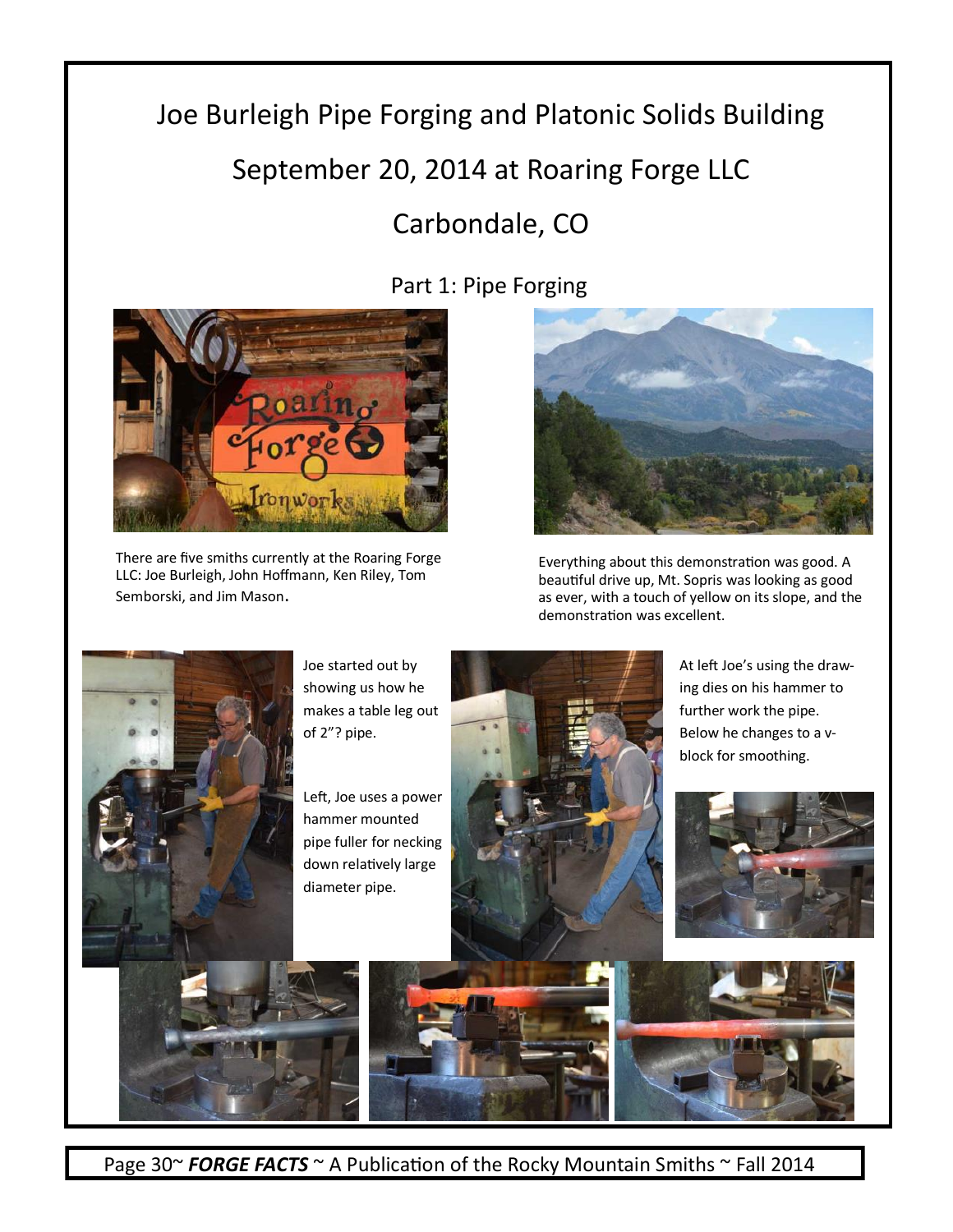## A few of the objects Joe has made from pipe.















Joe's fish from a chunk of pipe.









In the next issue Joe makes a bird form pipe. Reduces the size of square

tube. Builds some platonic solids and more.





Page 31~ **FORGE FACTS** ~ A Publication of the Rocky Mountain Smiths ~ Fall 2014